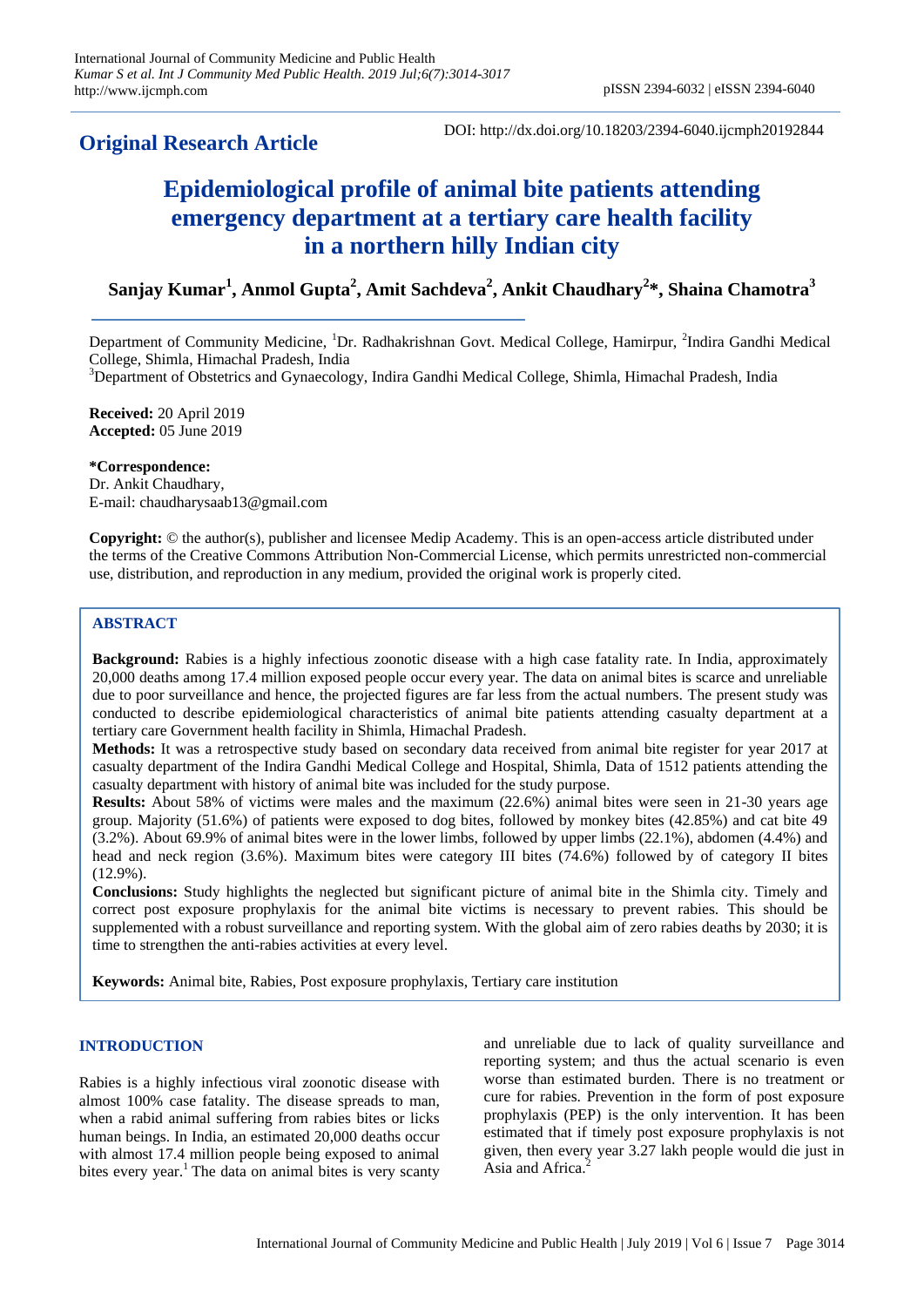Himachal Pradesh is a northern hilly state of India. It is predominantly rural and hilly where villages are near forests with wild reservoirs of rabies. In India approximately 20,000 of an estimated global annual 55,000 rabies deaths occur and three-quarters of these deaths occur in rural areas. In Himachal Pradesh 24,000 to 25,000 dog bite cases occur every year. In addition to causing pain, injury and mental trauma, dogs are the source 100% fatal disease known as rabies. As per the policy of the Government of Himachal Pradesh, there should be free anti rabies vaccine for all the dog bite patients of state from the level of primary health centers under the controlled cold chain.

Knowledge about post exposure prophylaxis is essential in the community to seek vaccination after animal bite. Anti-rabies vaccine is being provided free of cost, at Indira Gandhi medical college, Shimla for animal bite victims visiting this center for vaccination from various places of Himachal Pradesh. Considering this background, the present study was undertaken to describe the epidemiological characteristics of animal bite victims attending emergency department at Indira Gandhi medical college (IGMC), Shimla, Himachal Pradesh.

#### **METHODS**

#### *Study design*

Retrospective study based on secondary data received from animal bite register for year 2017.

#### *Study area*

Emergency department at IGMC, Shimla which is the apex center for anti-rabies management in the district.

#### *Study duration*

1 year w.e.f January 2017 to December 2017.

#### *Study population*

Patients attending emergency department at Indira Gandhi medical college, Shimla for management for animal bite.

#### *Study sample*

All patients attending emergency department for animal bite during study period were included in the study. A total of 1650 patients attended the center. Data of 1512 patients was analyzed and rest was excluded because of the missing data.

#### *Data analysis*

The data was collected, cleaned and entered into Microsoft Excel spreadsheet and was transferred to Epi info version 7.2.2.6 software for analysis. The discrete

variables were expressed in terms of frequencies, proportions and percentages of each.

#### *Ethical considerations*

Prior permission was taken from Institute Ethical Committee to go ahead with the study. Personal identifiers were omitted in order to maintain confidentiality and anonymity.

#### **RESULTS**

A total of 1512 animal bite victims were included for the study purpose. There were a total of 877 (58%) males and 635 females (42%) in the study population. Almost threefourth of the study population (74%) belonged to urban area. 28% of study population came from rural areas for vaccination.





Of the total 1512 animal bite victims, highest proportion of victims were in the age group of 21-30 years (22.6%) followed by 31-40 years (21.1%). Almost 14% of people belonged to age group of 11-20 years. Around 13.6% of people belonged to age group of >50 years (Figure 1).



**Figure 2: Type of animal bite (%).**

Around 51.6% of animal bites were dog bites, followed by monkey bites (42.85%). Cat bites, leopard bites and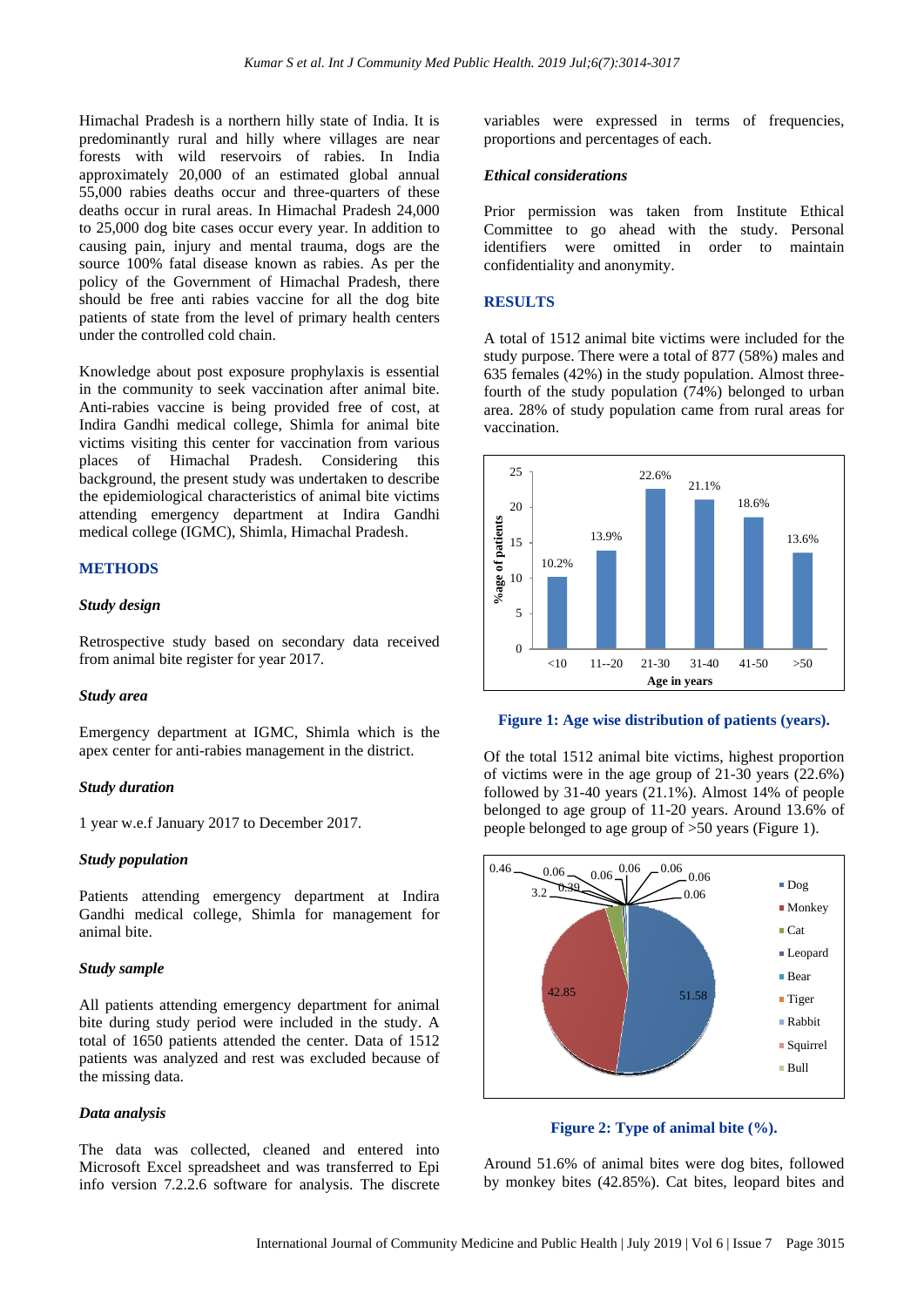pig bites were 3.2%, 0.46 and 0.39% respectively. One (0.06%) bite each from tiger, rabbit, squirrel, bull, buffalo and cow bite was observed. Among the dog bites, 19.8% of the bites were pet dog bites and 81.2% were stray dog bites (Figure 2).



# **Figure 3: Distribution of patients according to site of animal bite (%).**

A total of 69.9% of animal bites were in the lower limbs, followed by upper limbs (22.1%). Animal bites on abdomen were 4.4% and bites on head and neck region were 3.6%. Maximum bites were category III bites (74.6%) followed by 12.9% of category II bites and least were category I bites (12.5%) (Figure 3).

#### **DISCUSSION**

In the present study it was found that, adult males were major victims of animal bite. This could be because of higher outdoor activities of males. Similar findings were found in a study conducted by Sahuet al and Ganesh et  $a^{1,4,5}$ 

The study found that the main biting animal was dog, which is similar to various other studies. $4.7$  However, in present study stray dog was the common biting animal similar to other studies where stray dog was the most common biting animal. $4-7$  Lower limb was the most common site of animal bite as it is easily accessible to dogs or animals. Similar findings were found in other studies too.<sup>5,8,9</sup>

Category III wounds were highest and category I wounds were the least among study population. This finding similar from a study conducted in Pune, where category III bites were highest.<sup>5</sup> Almost  $65.7\%$  of patients received post exposure prophylaxis within 24 hours of animal bite. This could be because of the reason that the anti-rabies vaccination clinic functions 24 hours and patients exposed to animal bites even during evenings report the same day. This finding was similar to a study conducted in Lucknow, where approximately two-thirds of study population received post exposure prophylaxis within 24 hours of animal bite.<sup>4</sup>

In the present study majority (48%) of victims washed their wound with soap and water. This finding was

comparable to a study conducted by Harish et al, where 69.8% of study population washed their wound with soap and water. However, the study findings differed with a study conducted by Jahnavi et al, where majority (37.65) of them either did not wash their wound or applied irritants to the wound. $10$ 

It was also observed that majority of category III wounds were found in extremes of age group. This could be implied to the fact that extremes of age group cannot run faster and escape from the animal.

#### **CONCLUSION**

Dog was the most common biting animal affecting adult males and people from communities residing in urban areas. Unimmunized stray dog bites were higher than pet dog bites. Time lag between the exposure and post exposure prophylaxis was found to be 12 -24 hours in half of the study population. Wound care after animal bite was found to be satisfactory among the study population.

Stray dog and monkey population should be controlled. Municipal corporation and animal husbandry departments should collaborate in this venture. Simple messages like "vaccinate your dogs and cats against rabies" and "seek anti rabies vaccination after an animal bite" should be propagated and emphasized through electronic and print media.

Awareness campaigns, highlighting the severity of disease and knowledge about free availability of highly effective anti-rabies vaccine should be imparted to the community. Availability of ARV and immunoglobulin should be ensured at peripheral health institutions. Countermeasures addressing each aspect of the disease can lead to the fulfillment of the ultimate goal of zero human deaths due to rabies by 2030.

## **ACKNOWLEDGEMENTS**

The authors are grateful to all causality medical officers and administrative authorities of Indira Gandhi medical college, Shimla and for their support and cooperation in conducting this study.

*Funding: No funding sources Conflict of interest: None declared Ethical approval: The study was approved by the Institutional Ethics Committee*

# **REFERENCES**

- 1. Prevention and control of rabies in South‐East Asia Region. World Health Organization, Regional Office for South East Asia. New Delhi: SEA‐ Rabies. 2004: 1‐17.
- 2. WHO. Weekly epidemiological record, no.32; 2010.
- 3. Dhiman AK, Thakur A, Mazta SR. Treatment seeking behavior of the dog bite patients in